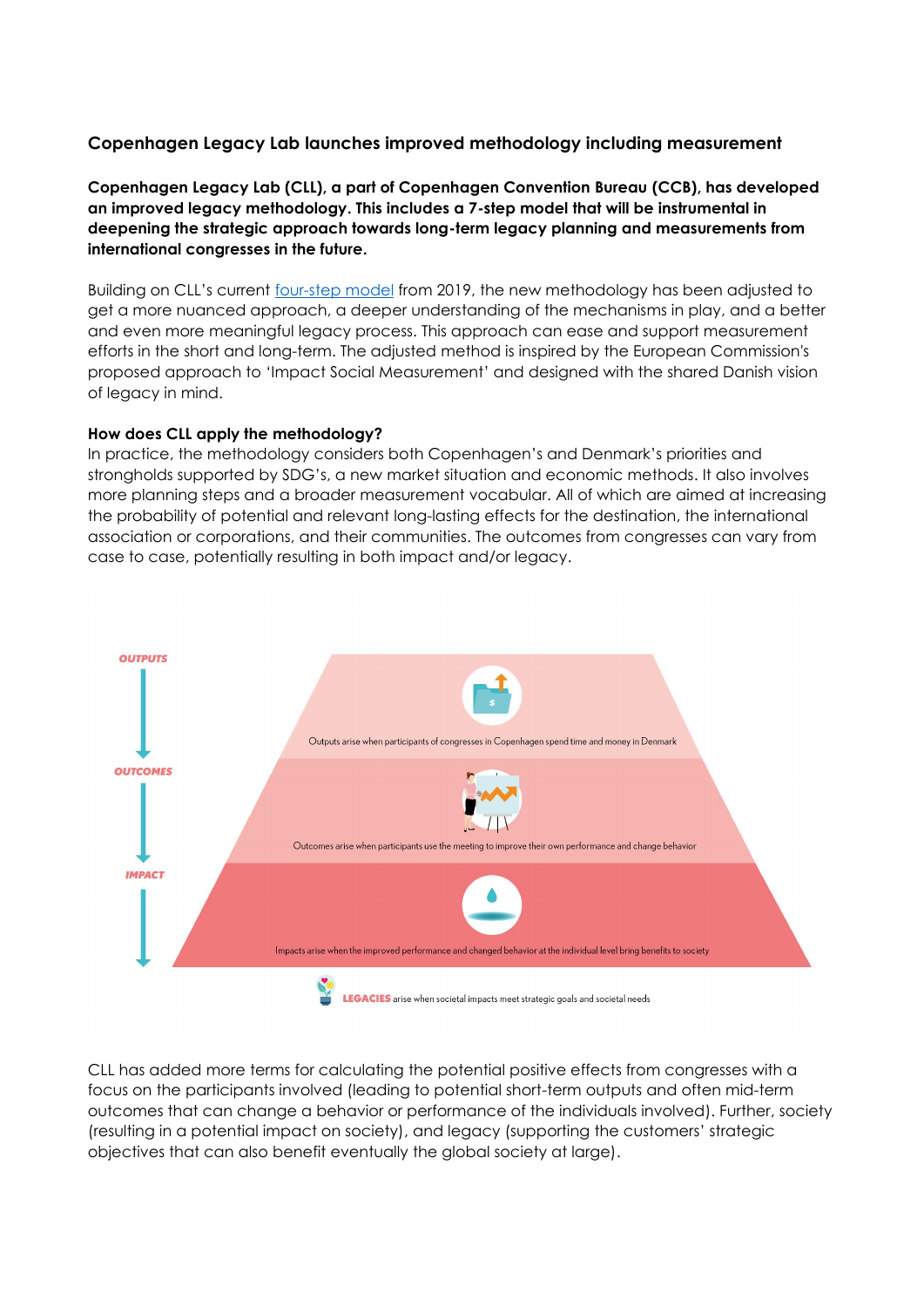A facilitated planning phase supporting measurement is key to CLL why CCB launched CLL in 2019. This includes a governance structure and goals for CCB's legacy work which also embed how to continually develop methods and tools towards legacy.

### **More planning steps**

The 7 steps, prior to the 4 steps, support two key parts of the legacy process. How to select the most relevant legacy cases as part of attracting congresses and meetings to Copenhagen including legacy in CCB's bids. And secondly a way for CLL to plan the legacy process as part of CCB's services when congresses and meetings have chosen to come to Copenhagen including objectives and measurements.



## *Selecting relevant congresses and legacy cases as part of step 1-3*

Criteria for selecting the appropriate legacy cases have been further developed for increasing the chances of potential long-term positive impacts and legacies supporting the selection of relevant congresses and cases. Besides looking into the design of the meeting, the SDGs and the strategic goals of Copenhagen supported by national strongholds and global trends, CLL has focused on identifying main drivers of productivity, growth, and societal transformation (size of the capital stock, size of the labour force, quality of labour, international trade, good governance, and innovation)*.* This approach is supported by research and an analysis conducted for CLL by economists and consultants.

A key question in the planning phase is: "What are the most critical barriers for achieving impacts that meet societal needs - and what types of congresses are best suited to break down these barriers in order to leave a legacy?" Or the opposite. "How can we showcase Danish best practices and national strongholds in order to form part of the solution of breaking down global barriers that the congresses might focus on?"